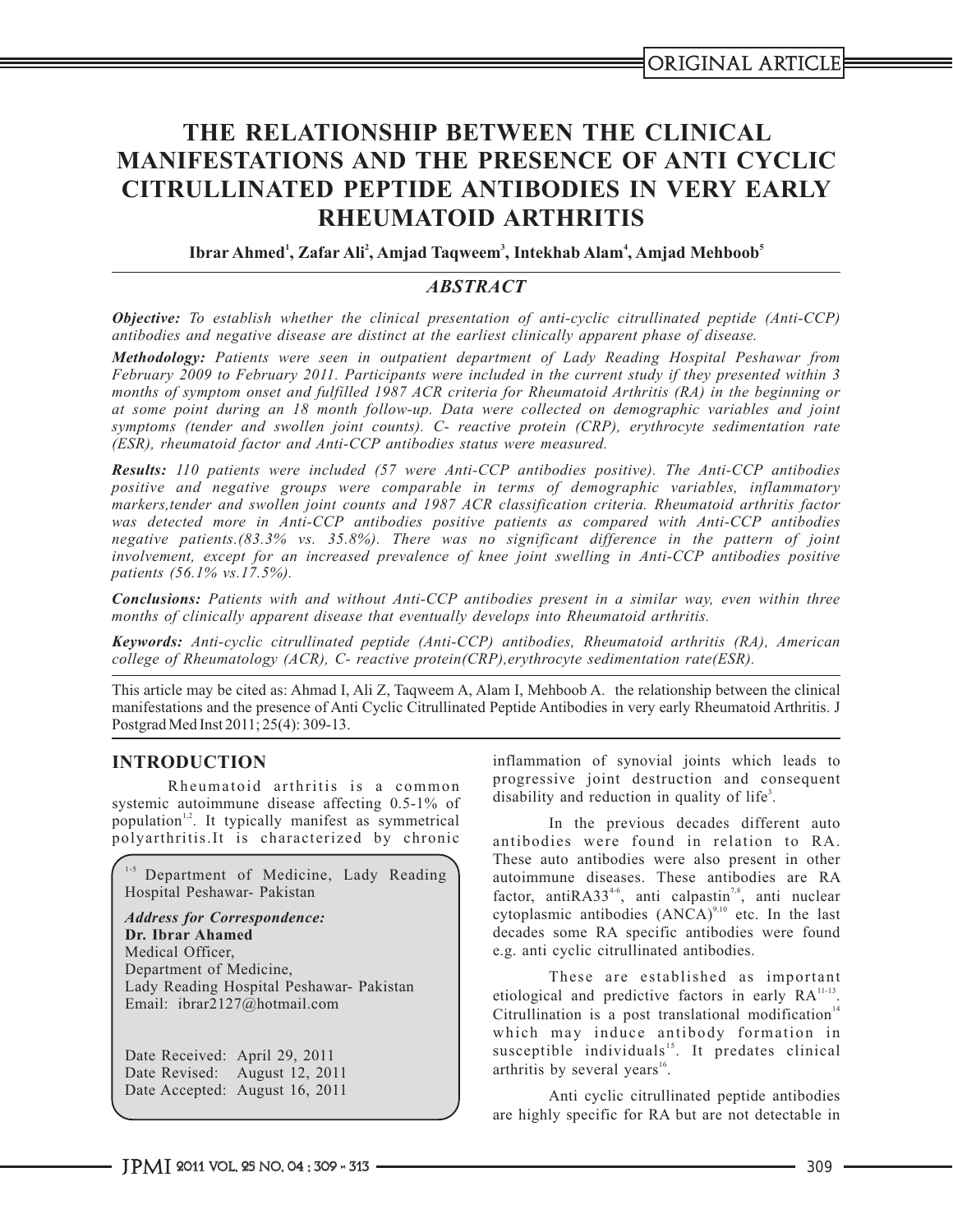all patients<sup>17</sup>. So there may be distinct mechanism antibodies was estimated by interpolation from a involved in the pathogenesis of synovitis in Anti dose-response curve based on standards. CCP positive and negative patients such as smoking is a well recognized risk factor for Anti  $CCP$  antibodies positive patients<sup>18</sup>. These patients **be positive when the concentration was higher than** also shows more radiological destructions<sup>19</sup>.

within 2 years of symptoms shows no clinical Different categorical variables between the phenotypic differences according to anti CCP status<sup>20</sup>. It may be possible that as the RA evolves, regardless of anti CCP status it develop a common pattern of joint involvement. It is possible that the from those with longer duration disease and this considered significant.<br>
phase is responsive to therapy<sup>21,22</sup>. So we attempted considered significant. to elucidate whether the clinical presentation of **RESULTS** anti ccp antibodies positive and negative disease were distinct at the earliest clinical phase of A total number of 310 patients with initial disease, within 3 months of symptoms onset. Symptom duration of less than 3 months were

The study was performed in outpatient<br>department of medicine department at lady reading<br>here included in the study. The mean age of the patients<br>here included in the study was  $41.77\pm8.68$ . 57 patients hospital Peshawar from February 2009 to February 2011. Patients who were included were having symptoms of joint involvement like tenderness, patients were anti CCP antibodies negative. Forty symptoms of joint in the three months of their onset swelling etc in the three months of their onset.<br>These patients were then assessed according to the the theorem because of the severity of disease. Rest of patients These patients were then assessed according to the because of the severity of  $\triangle$ CB exiteria. 109.7 for  $R^{23}$  at the because  $\triangle$ ACR criteria 1987 for  $RA^{23}$  at the baseline. Were stable with NSAIDs.

to ACR criteria, on DMARDs, deforming arthritis<br>and having side effects of DMARDs were status. Patients had similar duration of symptoms and having side effects of DMARDs were status. Patients had similar duration of symptoms excluded from the study Data was collected from and mode of onset. There was no significant excluded from the study. Data was collected from and mode of onset. There was no significant expansion of morning difference in the presence of duration of morning patients about clinical manifestations, fulfillment difference in the presence of duration of morning<br>patients about clinical manifestations, fulfillment difference in the presence of duration of symptoms and stiffness bet of ACR criteria, duration of symptoms and stiffness between whether the onset was acute or insidious Tender shown in Table 1. whether the onset was acute or insidious. Tender shown in Table 1. and swollen joint counts were performed. CRP,<br>ESR, rheumatoid factor and anti CCP antibodies of PA foster was more likely present as compared ESR, rheumatoid factor and anti-CCP antibodies of RA factor was more likely present as compared status were measured at baseline. Anti-CCP to patients with onti-CCP antibodies posstive antibodies were detected with commercial enzymeantibodies were defected with commercial enzyme-<br>linked immunosorbent assay kits in accordance anti CCP positive met more than 4 criteria for the with the manufacturer's instructions. In brief, microtitre plates were incubated for 60 min at  $\frac{12.8\%}{52.8\%}$  of patients of anti CCP negative patients. phosphate-buffered saline. Pre-diluted anti-CCP standards and positive and negative controls were Inflammatory markers were comparable in both added to each plate. All assays were performed in added to each plate. All assays were performed in groups of patients. Among different joint groups duplicate. After three washes, plates were incubated for 30 min at 22°C with alkaline phosphatase-labelled murine monoclonal antibody against human IgG. After three washes, the enzyme reaction was developed for 30 min and stopped with sodium hydroxide–EDTA–carbonate stopped with sodium hydroxide–EDTA–carbonate **DISCUSSION** buffer, and plates were read (SPECTRA II; SLT Lab instruments, Grödig, Austria) at 550 nm. Anti-<br>CCP antibodies were considered to be positive and without anti CCP antibodies presents similarly when the absorbance was higher than the cut-off of the kit  $(5 \text{ U/ml})$ . The concentration of anti-CCP

RF was assayed with a quantitative immunonephelometry test. RF was considered to the cut-off value of the kit (15 IU/ml). Radio-A recent study of RA patients presenting graphs of the involved joints were performed.

> antiP antibodies positive and negative groups were compared using the chi square test and continuous variables were compared using the t-test. Data was analyzed using Statistical Package for Social Sciences version 17. P values of  $\leq 0.05$  was

included in this study. Of them a total of 110 **METHODOLOGY** patients who fulfilled 1987 ACR criteria for RA at the criteria for state patients who fulfilled 1987 ACR criteria for RA at the criteria for the criteria follow up were were anti CCP antibodies positive while 53 patients were anti CCP antibodies negative. Forty

Patients having established RA according Both of the patients groups were

to patients with anti-CCP antibodies negative diagnosis of RA in about 73.7% as compared to There was no significant difference in the total number of tender and swollen joint count. involvement the involvement of knee joint involvement was more in anti CCP antibodies positive patients as compared to anti CCP negative patients.

and without anti CCP antibodies presents similarly even within three months of onset of clinical presentation. It was believed that anti CCP positive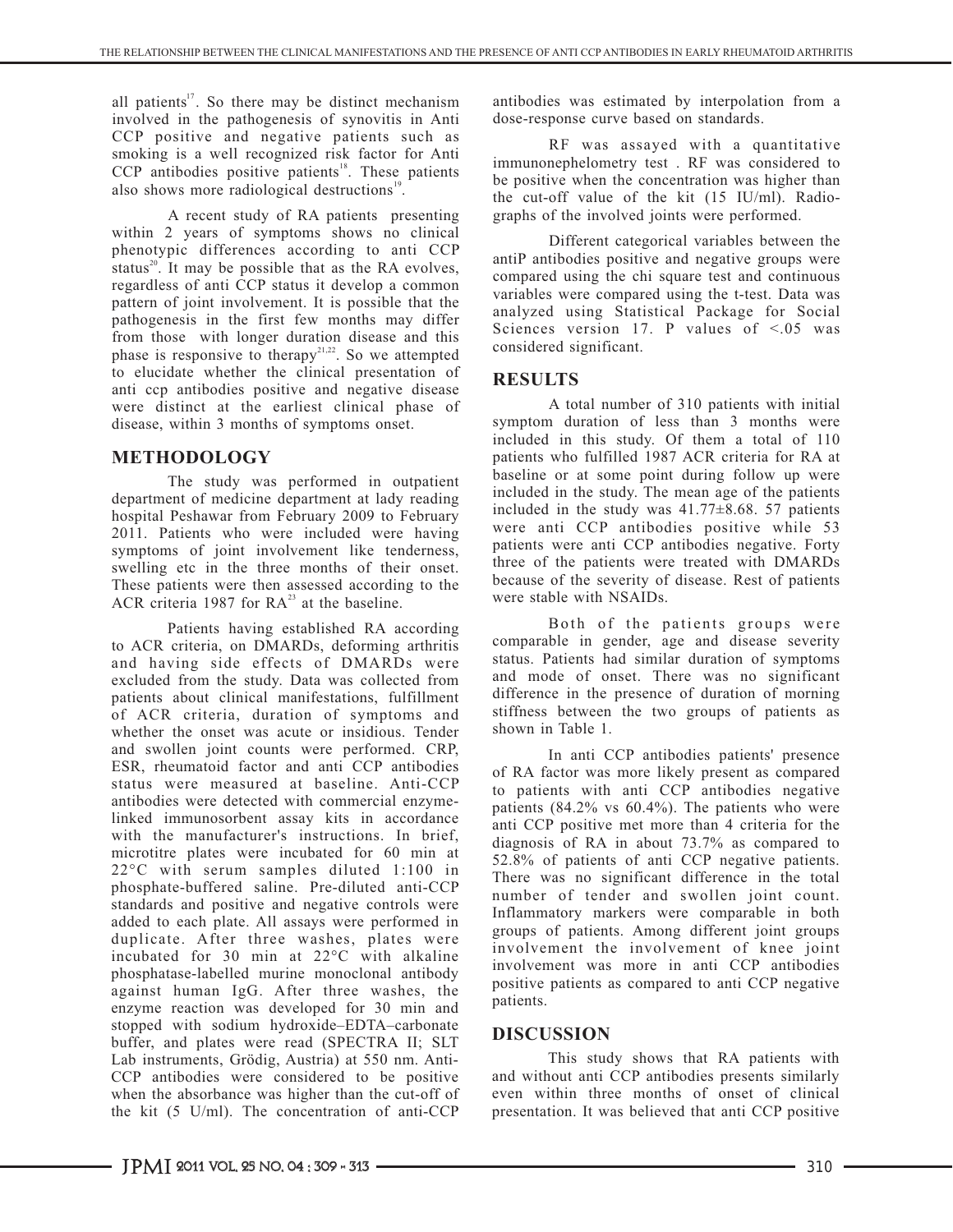|                                 | <b>Anti CCP Positive</b><br>$(n=57)$ | <b>Anti CCP</b><br>Negative $(n=53)$ | p-value |
|---------------------------------|--------------------------------------|--------------------------------------|---------|
| Female                          | $63.2\% (36)$                        | $50.9\%(27)$                         | 0.196   |
| Smoking status                  | 71.9%                                | 66%                                  | 0.504   |
| Symptom Duration(days)          | 68.98±12.71                          | $67.23 \pm 12.46$                    | 0.84    |
| Mode of onset                   |                                      |                                      |         |
| Acute                           | 59.6%                                | 45.3%                                |         |
| Insidious                       | 28.1%                                | 41.5%                                | 0.282   |
| Unspecified                     | $12.3\%$                             | $13.2\%$                             |         |
| Morning Stiffness duration(min) | $85.72 \pm 16.36$                    | $67.23 \pm 16.78$                    | 0.760   |
| Symmetry                        | 71.9%                                | 64.2%                                | 0.381   |
| Hand Joints involvement         | 78.9%                                | 60.4%                                | 0.034   |
| $\geq$ 3 Joints involvement     | 80.7%                                | 73.6%                                | 0.373   |
| Rheumatoid factor               | 84.2%                                | 35.8%                                | 0.005   |
| Fullfilling $=$ 4 cieteria      | 73.7%                                | 52.8%                                | 0.023   |
| Tender joint count              | $11.58 \pm 4.37$                     | $11.09\pm4.161$                      | 0.64    |
| Swollen joint count             | $6.07 \pm 3.32$                      | $5.48 \pm 2.8$                       | 0.397   |
| <b>ESR</b>                      | 58.68±14.173                         | 57.96±15.4                           | 0.391   |
| <b>CRP</b>                      | 35.26±9.54                           | 36.3%±1.183%                         | 0.622   |

| Table 1: Clinical manifestations of patients with anti CCP positive and Negative patients |  |  |
|-------------------------------------------------------------------------------------------|--|--|
|-------------------------------------------------------------------------------------------|--|--|

and negative states had different clinical of Knee involvement in patients with anti CCP presentations. They have different molecular antibodies. This finding is consistent with results mechanisms as well as different genetic and of previous studies which shows anti CC environmental predisposition and clinical progression.

patients presenting with 2 years regardless of the above pathological differences our data also shows **CONCLUSION** similar clinical manifestations of RA regardless of In summary anti CCP antibodies status. These patients had antisimilar distribution of joint diseases as well as comparable age of onset and levels of presentation. It does not negate the fact that  $\text{CCP}$  had a role in pathogenesis of RA. inflammation. The group of patients having positive anti CCP antibodies fulfills the ACR **REFERENCES** criteria more as compared to the other group. This is due to the fact that anti CCP antibodies more often express RA factor<sup>24</sup>.

This study may have limitations. As there is evidence that anti CCP antibodies and rheumatoid factor are associated with delayed presentation in patients with  $RA^{25,26}$ . This observation may raise the possibility, that patients were not seen early for inclusion in the study, so this study may have selection bias.

This study showed an increased likelihood

progression. The contract of the destruction<sup>27</sup>. Our data supports previously reported Similar to other previous studies of data which shows involvement of knee joints in Similar to other previous studies of patients who are not CCP antibodies positive patients who are anti CCP antibodies positive.

and negative patients have similar baseline presentation. It does not negate the fact that anti

- 1. Gabriel SE. The epidemiology of rheumatoid arthritis. Rheum Dis Clin North Am 2001;27:269–81.
- 2. Silman AJ, Pearson JE. Epidemiology and genetics of rheumatoid arthritis. Arthritis Res 2002;4:65–72.
- 3. Kvien TK. Epidemiology of disability in rheumatoid arthritis. Rheumatology (Oxford) 2002;41:121–3.
- 4. Hassfeld W, Steiner G, Hartmuth K, Kolarz G,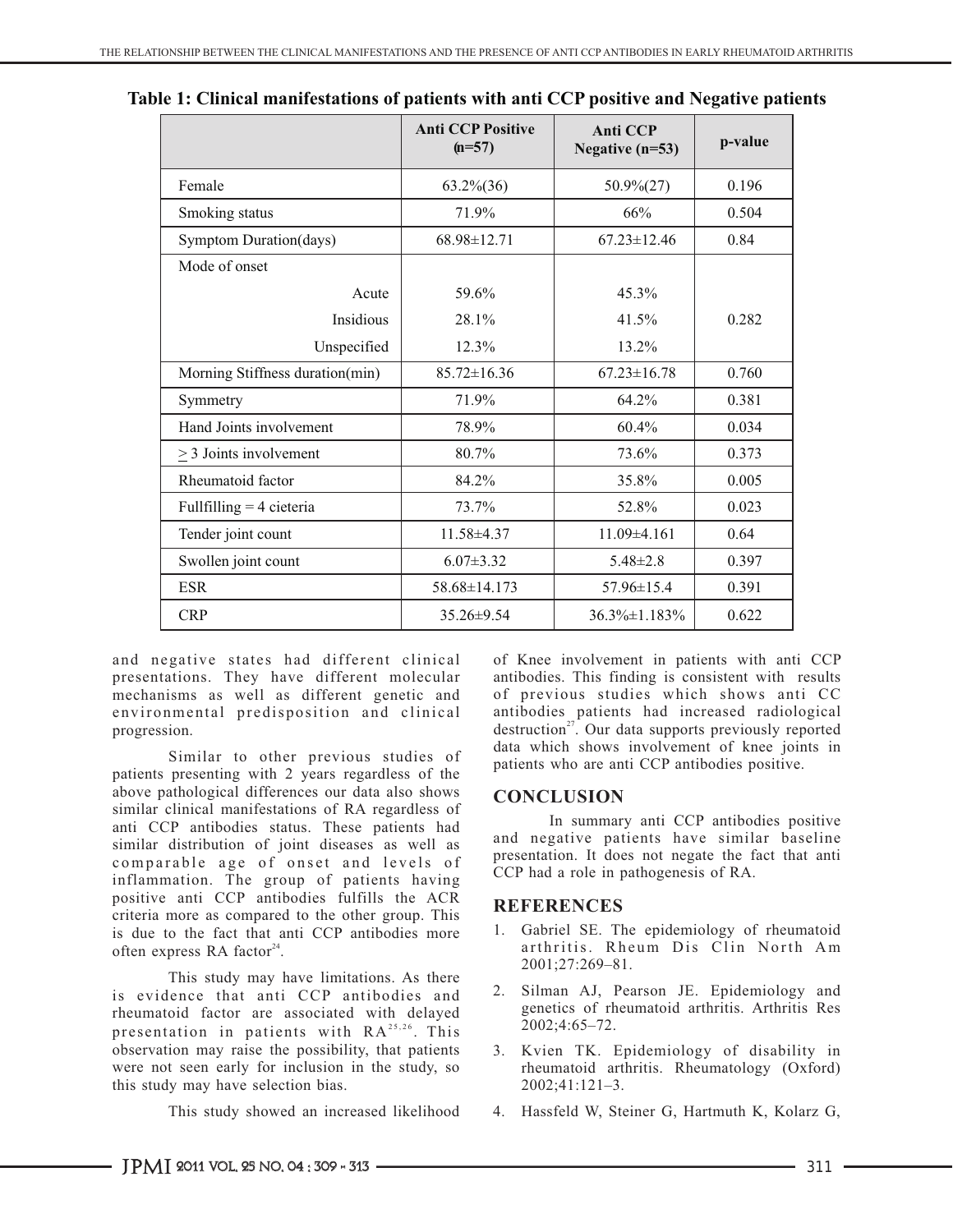Scherak O, Graninger W, et al. Demonstration macrophages. Biochem Biophys Res Commun of a new antinuclear antibody (anti-RA33) that 1998:243:641–6. of a new antinuclear antibody (anti-RA33) that is highly specific for rheumatoid arthritis.<br>Arthritis Rheum 1989;32:1515-20.

- 5. Steiner G, Hartmuth K, Skriner K, Maurer FI, Sinski A, Thalmann E, et al. Purification and partial sequencing of the nuclear autoantigen (CCPs) influences the severity of rheumat RA33 shows that it is indistinguishable from arthritis. Arthritis Rheum 2004;50:2113–21. RA33 shows that it is indistinguishable from the A2 protein of the heterogeneous nuclear
- 6. Steiner G, Skriner K, Hassfeld W, Smolen JS. and IgA rheumatoid factor predict the Clinical and immunological aspects of development of rheuma<br>autoantibodies to  $R_A$ 33/hn $RNP-A/B$  proteins-a Rheum 2003;48:2741-9. autoantibodies to RA33/hnRNP-A/B proteins–a link between RA, SLE and MCTD. Mol Biol
- 7. Mimori T, Suganuma K, Tanami Y, Nojima T, detection of rheumatoid arthritis. Matsumura M, Fujii T, et al. Autoantibodies to Acad Sci. 2008;1143:268–85. Matsumura M, Fujii T, et al. Autoantibodies to calpastatin (an endogenous inhibitor for 18. Linn-Rasker SP, van der Helm-van Mil AH, calcium-dependent neutral protease, calpain) in van Gaalen EA Kloppenburg M de Vries RR Sci USA 1995;92:7267–71.
- 2006;65:366–71. Immunol Today 1996;17:545–7.
- Characterization and clinical correlations.<br>Arthritis Rheum 1993;36:1054-60.
- 10. Schnabel A, Hauschild S, Gross WL. Antineutrophil cytoplasmic antibodies in
- Citrulline is an essential constituent of 2005;7:949–58. antigenic determinants recognized by
- 12. Raza K, Breese M, Nightingale P, Kumar K, transient synovial fluid cytokine profile of T value of antibodies to cyclic citrullinated 2005;7:784-95. Peptide in patients with very early
- 13. von Delwig A, Locke J, Robinson JH, Ng WF. remission using single-drug or combinationrheumatoid arthritis. Arthritis Rheum 2002;46:894-8.
- 14. Asaga H, Yamada M, Senshu T. Selective DJ, Fries JF. The American Rheumatism<br>deimination of vimentin in calcium ionophore-<br>Association 1987 revised criteria for the induced apoptosis of mouse peritoneal

- 15. van Gaalen FA, van Aken J, Huizinga TW, Schreuder GM, Breedveld FC, Zanelli E, et al.<br>Association between HLA class II genes and autoantibodies to cyclic citrullinated peptides (CCPs) influences the severity of rheumatoid
- the A2 protein of the heterogeneous nuclear 16. Rantapaa-Dahlqvist S, de Jong BA, Berglin E, ribonucleoprotein complex. J Clin Invest Hellmans C, Wodell C, Stanland H, et al. ribonucleoprotein complex. J Clin Invest<br>
Hallmans G, Wadell G, Stenlund H, et al.<br>
Antibodies against cyclic citrullinated peptide<br>
Steiner G. Skriner K. Hassfeld W. Smolen JS.<br>
and IgA rheumatoid factor predict the
- link between RA, SLE and MCTD. Mol Biol 17. van Venrooij WJ, van Beers JJ, Pruijn GJ. Anti-CCP Antibody, a marker for the early detection of rheumatoid arthritis. Ann N Y
- calcium-dependent neutral protease, calpain) in van Gaalen FA, Kloppenburg M, de Vries RR, le Cessie S, et al. Smoking is a risk factor for anti-CCP antibodies only in rheumatoid 8. Menard HA, El-Amine M. The calpain- arthritis patients who carry HLA-DRB1 shared calpastatin system in rheumatoid arthritis.  $epitope$  alleles. Ann Rheum Dis<br>Immunol Today 1996:17:545-7<br>2006:65:366-71.
- 9. Mulder AH, Horst G, van-Leeuwen MA, <sup>19</sup>. van Oosterhout M, Bajema I, Levarht EW, 9. Mulder AH, Horst G, Antineutrophil Toes RE, Huizinga TW, van Laar JM. Limburg PC, Kallenberg CG. Antineutrophil Toes RE, Huizinga TW, van Laar JM. Differences in synovial tissue infiltrates cytoplasmic antibodiesin rheumatoid arthritis. positive rheumatoid arthritis and anti-cyclic citrullinated peptide-negative rheumatoid
- 20. van der Helm-van Mil AH, Verpoort KN, generalized autoimmune diseases. Int Arch Allergy Immunol 1996;109:201–6. Breedveld FC, Toes RE, Huizinga TW. Antibodies to citrullinated proteins and 11. Schellekens GA, de Jong BA, van den Hoogen differences in clinical progression of FH, van de Putte LB, van Venrooij WJ. Theumatoid arthritis. Arthritis Res Ther rheumatoid arthritis. Arthritis Res Ther
	- 21. Raza K, Falciani F, Curnow SJ, Ross EJ, Lee rheumatoid arthritis-specific autoantibodies. J CY, Akbar AN, et al. Early rheumatoid Clin Invest 1998;101:273–81. arthritis is characterized by a distinct and Potter T, Carruthers DM, et al. Predictive cell and stromal cell origin. Arthritis Res Ther
	- 22. Möttönen T, Hannonen P, Korpela M, Nissila<br>in flammatory arthritis. J Rheumatol M, Kautiainen H, Ilonen J, et al. Delay to<br>institution of therapy and induction of Response of Th17 cells to a citrullinated disease-modifying antirheumatic drug therapy arthritogenic aggrecan peptide in patients with in early rheumatoid arthritis. Arthritis Rheum
	- 2009;62:143–9. 23. Arnett FC, Edworthy SM, Bloch DA, McShane deimination of vimentin in calcium ionophore-<br>
	description 1987 revised criteria for the<br>
	description of rheumatoid arthritis. Arthritis